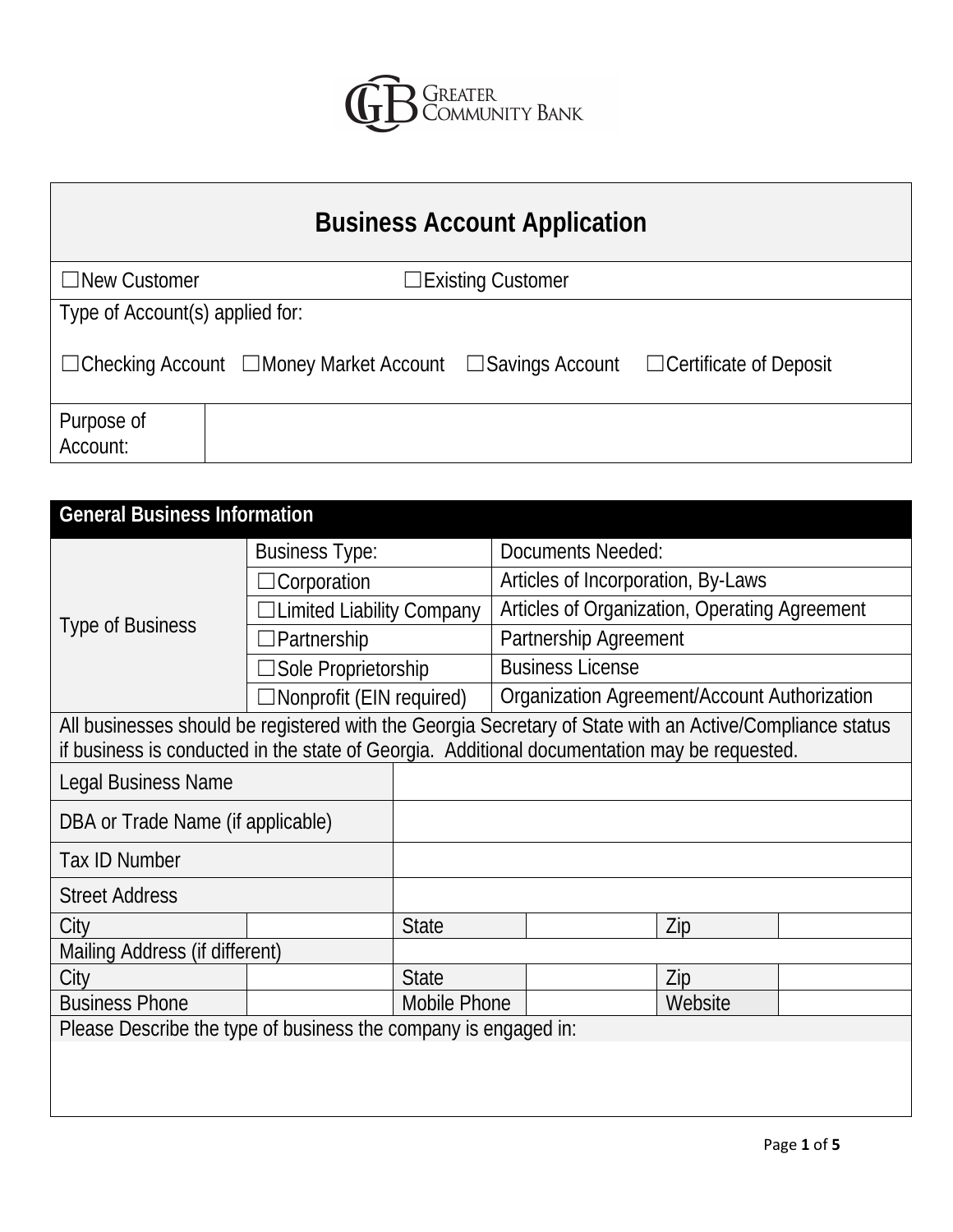

| Is your business engaged in any of the following types of business? $\Box$<br>$No \square Yes$<br>Please check all that apply.                                   |                        |                                                                                              |                                                                                                            |  |  |  |  |
|------------------------------------------------------------------------------------------------------------------------------------------------------------------|------------------------|----------------------------------------------------------------------------------------------|------------------------------------------------------------------------------------------------------------|--|--|--|--|
| □ Convenience Store                                                                                                                                              | $\Box$ Liquor Store    | $\Box$ Travel Agency                                                                         | $\Box$ Retail/Restaurant                                                                                   |  |  |  |  |
| □Internet Gaming/Casino □Nail Salon                                                                                                                              |                        | $\Box$ Marijuana Related                                                                     | $\Box$ Currency Exchange                                                                                   |  |  |  |  |
| □Leather Goods Store                                                                                                                                             | $\Box$ Auctioneer      | $\Box$ Real Estate Broker                                                                    | $\Box$ Import/Export                                                                                       |  |  |  |  |
| □Professional Services (i.e. Accountants, Attorneys, Title Company, Real Estate closing firms)                                                                   |                        |                                                                                              |                                                                                                            |  |  |  |  |
| $\Box$ Car, Boat, Farm Equipment, Mobile Home, or Plane Dealership                                                                                               |                        |                                                                                              | $\Box$ Investment Broker                                                                                   |  |  |  |  |
| $\Box$ Jewel, Gem, Precious Metals                                                                                                                               | $\square$ Spa Services | $\square$ Pawn Broker                                                                        | $\Box$ Privately Owned ATM                                                                                 |  |  |  |  |
| $\Box$ Other $\Box$                                                                                                                                              |                        |                                                                                              |                                                                                                            |  |  |  |  |
| in cash in any one day? Please check all that apply.                                                                                                             |                        |                                                                                              | Is your business engaged in any of the following, in any transactions for any person for more than \$1,000 |  |  |  |  |
| $\Box$ Currency Dealer or Currency Exchange $\Box$ Check Cashing<br>$\Box$ Money Transmitter<br>□ Issue of Traveler's Checks, Money Orders or Stored Value Cards |                        |                                                                                              |                                                                                                            |  |  |  |  |
| Check all that apply:                                                                                                                                            |                        |                                                                                              |                                                                                                            |  |  |  |  |
| $\Box$ Is this business involved or will it be involved in internet gambling or allow any bets and wager?                                                        |                        |                                                                                              |                                                                                                            |  |  |  |  |
| □ Does your business sell, cash or exchange checks, traveler's checks or stored value products?                                                                  |                        |                                                                                              |                                                                                                            |  |  |  |  |
|                                                                                                                                                                  |                        | (If yes, please provide a copy of any third-party agreements associated with these services. |                                                                                                            |  |  |  |  |
| □ Does your business convey funds electronically as a service on behalf of others?                                                                               |                        |                                                                                              |                                                                                                            |  |  |  |  |
| $\Box$ Do you mine, manage, or sell Virtual Currency (e.g. BitCoin)?                                                                                             |                        |                                                                                              |                                                                                                            |  |  |  |  |
| $\Box$ Do you or will you have an ATM? (If yes, provide a copy of any third-party servicing agreement.)                                                          |                        |                                                                                              |                                                                                                            |  |  |  |  |
| How will the ATM be replenished?                                                                                                                                 |                        |                                                                                              |                                                                                                            |  |  |  |  |
| $\Box$ Will the business sell lottery tickets or have coin operated lottery machines?                                                                            |                        |                                                                                              |                                                                                                            |  |  |  |  |
|                                                                                                                                                                  |                        | (If yes, please provide authorization from the Georgia Lottery Commission.)                  |                                                                                                            |  |  |  |  |
| If you did not check any of the items above, you will immediately notify the Bank if these services<br>are added to your business.                               |                        |                                                                                              |                                                                                                            |  |  |  |  |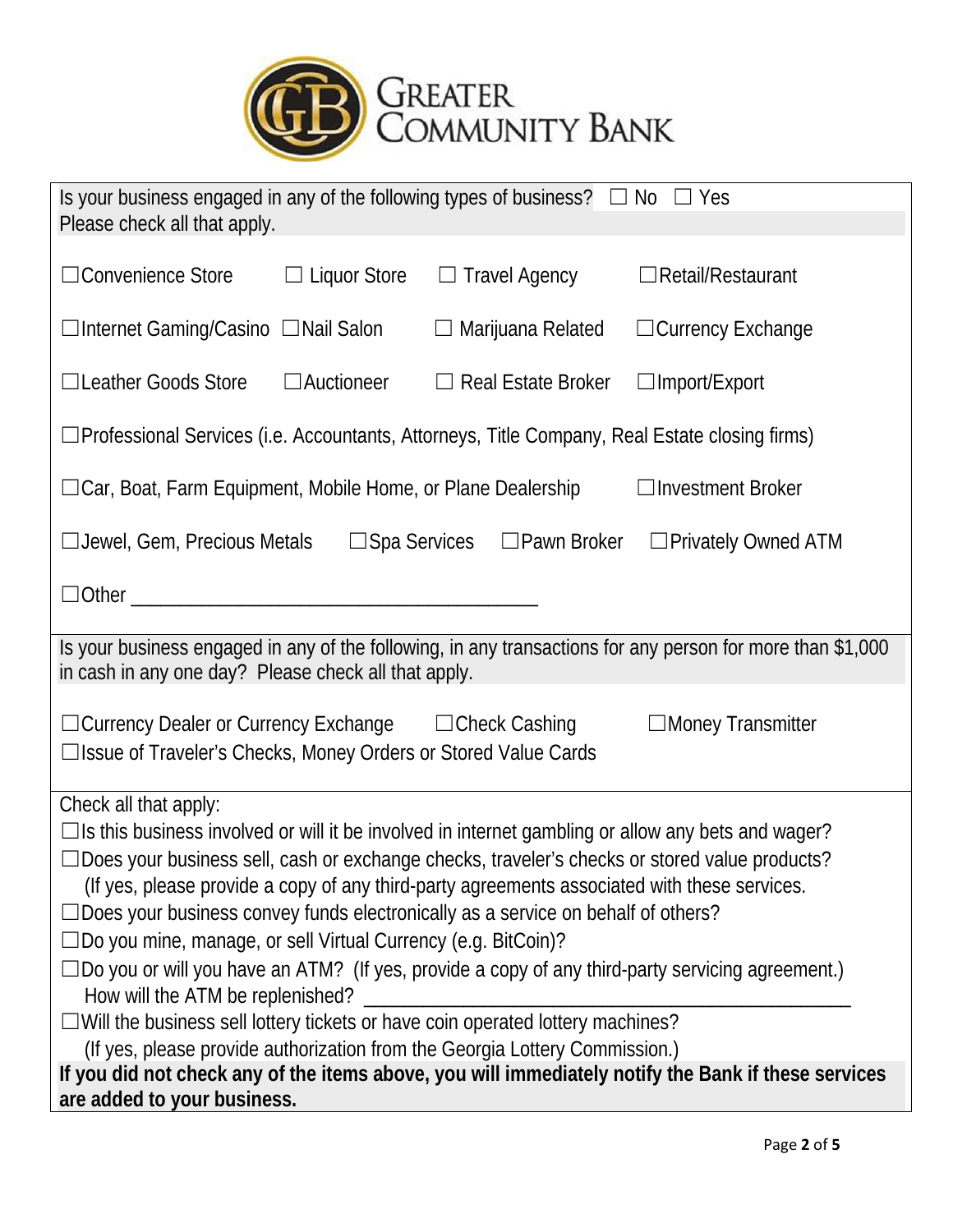

| <b>Expected Activity of Account you wish to open</b>                                                                  |                            |                                                       |                           |                            |  |  |  |
|-----------------------------------------------------------------------------------------------------------------------|----------------------------|-------------------------------------------------------|---------------------------|----------------------------|--|--|--|
| If the answer is yes to any item below, also check dollar amount and transaction range per month.                     |                            |                                                       |                           |                            |  |  |  |
| <b>Cash Deposits</b>                                                                                                  | $\Box$ Yes                 | <b>Cash Withdrawals</b><br>$\square$ No<br>$\Box$ Yes |                           |                            |  |  |  |
| $\Box$ Under \$10,000                                                                                                 | $\Box$ < 5 transactions    |                                                       | $\Box$ Under \$10,000     | < 5 transactions           |  |  |  |
| □ \$10,000 to \$25,000                                                                                                | $\Box$ 5-10 transactions   |                                                       | □ \$10,000 to \$25,000    | $\Box$ 5-10 transactions   |  |  |  |
| $\Box$ More than \$25,000                                                                                             | >10 transactions<br>$\Box$ |                                                       | $\Box$ More than \$25,000 | >10 transactions           |  |  |  |
| <b>Money Orders or</b><br><b>Traveler's Checks</b>                                                                    | $\Box$ Yes                 | $\square$ No                                          | <b>Check Cashing</b>      | $\square$ No<br>$\Box$ Yes |  |  |  |
| $\Box$ Under \$10,000                                                                                                 | $\Box$ < 5 transactions    |                                                       | $\Box$ Under \$10,000     | < 5 transactions           |  |  |  |
| □ \$10,000 to \$25,000                                                                                                | $\Box$ 5-10 transactions   |                                                       | □ \$10,000 to \$25,000    | $\Box$ 5-10 transactions   |  |  |  |
| $\Box$ More than \$25,000                                                                                             | $\Box$ >10 transactions    |                                                       | $\Box$ More than \$25,000 | >10 transactions           |  |  |  |
| <b>ACH Debits</b>                                                                                                     | $\Box$ Yes                 | $\square$ No                                          | <b>ACH Credits</b>        | $\square$ No<br>$\Box$ Yes |  |  |  |
| $\Box$ Under \$10,000                                                                                                 | $\Box$ < 5 transactions    |                                                       | $\Box$ Under \$10,000     | $< 5$ transactions         |  |  |  |
| □ \$10,000 to \$25,000                                                                                                | $\Box$ 5-10 transactions   |                                                       | □ \$10,000 to \$25,000    | $\Box$ 5-10 transactions   |  |  |  |
| $\Box$ More than \$25,000                                                                                             | >10 transactions<br>$\Box$ |                                                       | $\Box$ More than \$25,000 | >10 transactions           |  |  |  |
| <b>Incoming Wires</b>                                                                                                 | $\Box$ Yes                 | $\square$ No                                          | <b>Outgoing Wires</b>     | $\square$ No<br>$\Box$ Yes |  |  |  |
| $\Box$ Under \$10,000                                                                                                 | $\Box$ < 5 transactions    |                                                       | $\Box$ Under \$10,000     | < 5 transactions           |  |  |  |
| □ \$10,000 to \$25,000                                                                                                | $\Box$ 5-10 transactions   |                                                       | □ \$10,000 to \$25,000    | $\Box$ 5-10 transactions   |  |  |  |
| $\Box$ More than \$25,000                                                                                             | $\Box$ >10 transactions    |                                                       | $\Box$ More than \$25,000 | >10 transactions           |  |  |  |
|                                                                                                                       |                            |                                                       |                           |                            |  |  |  |
| Will you send wires or other electronic transfers (e.g. ACH) outside the United States?<br>$\Box$ Yes<br>$\square$ No |                            |                                                       |                           |                            |  |  |  |
| Country                                                                                                               | Send/Receive               | Purpose                                               |                           | Estimated \$ per month     |  |  |  |
|                                                                                                                       |                            |                                                       |                           |                            |  |  |  |
|                                                                                                                       |                            |                                                       |                           |                            |  |  |  |
|                                                                                                                       |                            |                                                       |                           |                            |  |  |  |
|                                                                                                                       |                            |                                                       |                           |                            |  |  |  |
|                                                                                                                       |                            |                                                       |                           |                            |  |  |  |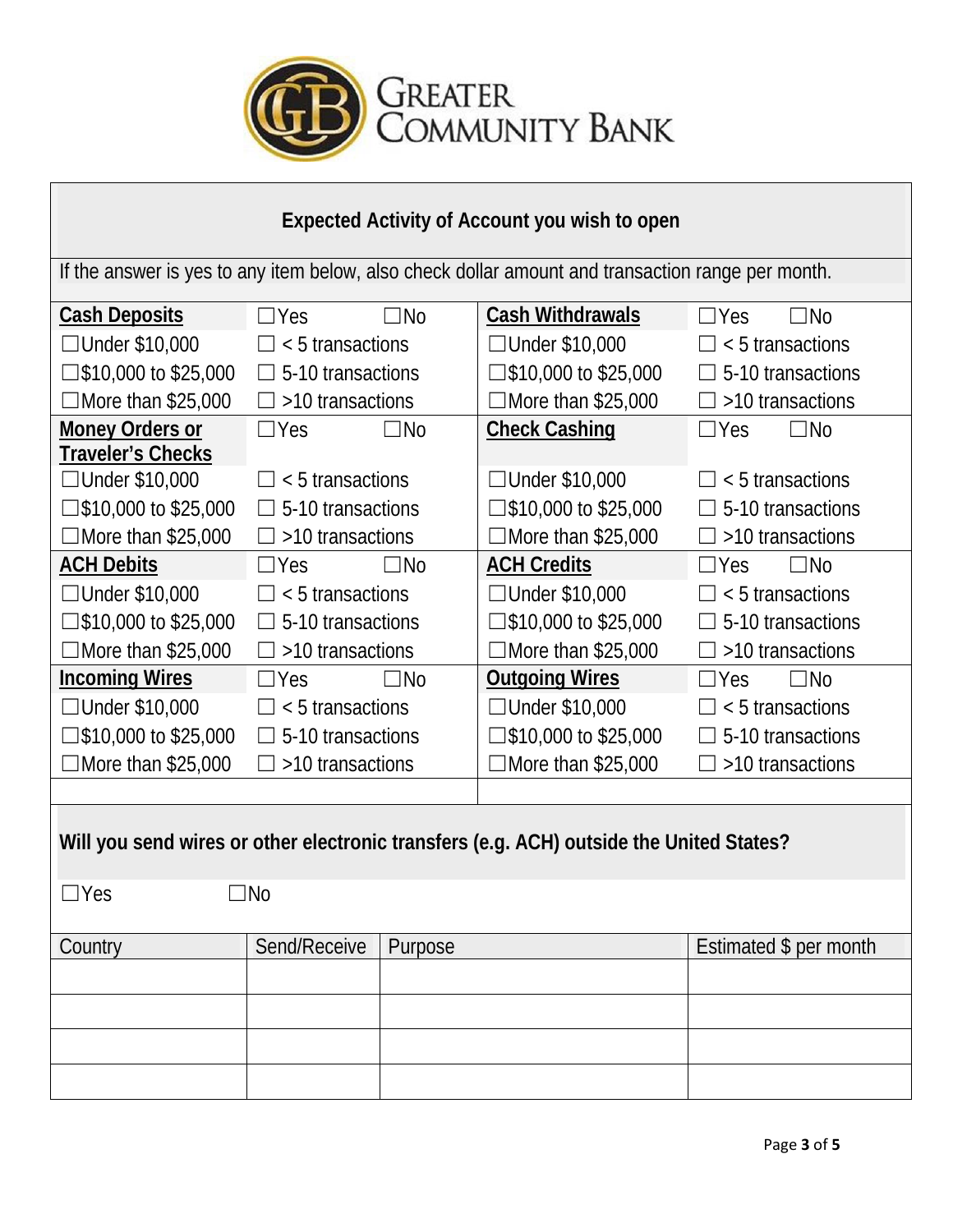

IMPORTANT INFORMATION ABOUT PROCEDURES(S) FOR OPENING A NEW ACCOUNT: To help the federal government fight financial crime, the funding of terrorism and money laundering activities, Federal Law requires all financial institutions to obtain, verify, and record information that identifies each person who opens an account and each individual who owns 25% or more of a legal entity that opens an account. When you open an account, we will ask for your name, physical address, date of birth, and other information that will allow us to identify you. We may also ask to see your driver's license or other identifying documents.

This form requires you to provide the name, address, date of birth, and social security number or other similar information. If you prefer, you may provide the social security number or tax ID number verbally to a customer service representative or account officer.

**Please provide information on all authorized signers, any individual that owns 25% or more of this business, and the person that makes decisions on behalf of the company below.**

| $\Box$ Beneficial Owner |  | $\Box$ Authorized Signer |            | $\Box$ Person in Control of Company |                   |  |  |
|-------------------------|--|--------------------------|------------|-------------------------------------|-------------------|--|--|
| <b>Official Title</b>   |  | U. S. Citizen            | $\Box$ Yes | $\square$ No                        |                   |  |  |
| <b>First Name</b>       |  | Middle Name              |            |                                     | Last Name         |  |  |
| <b>SSN</b>              |  | Date of Birth            |            |                                     | Employer          |  |  |
| <b>Street Address</b>   |  |                          |            |                                     |                   |  |  |
| City                    |  | <b>State</b>             |            |                                     | Zip               |  |  |
| Home Phone              |  | Mobile Phone             |            |                                     | <b>Work Phone</b> |  |  |
| <b>ID Type</b>          |  | State of Issue           |            |                                     | <b>ID Number</b>  |  |  |
| <b>Expiration Date</b>  |  | <b>Email Address</b>     |            |                                     |                   |  |  |

| $\Box$ Beneficial Owner |  | $\Box$ Authorized Signer |            | $\Box$ Person in Control of Company |                   |  |
|-------------------------|--|--------------------------|------------|-------------------------------------|-------------------|--|
| <b>Official Title</b>   |  | U. S. Citizen            | $\Box$ Yes | $\square$ No                        |                   |  |
| <b>First Name</b>       |  | Middle Name              |            |                                     | Last Name         |  |
| <b>SSN</b>              |  | Date of Birth            |            |                                     | Employer          |  |
| <b>Street Address</b>   |  |                          |            |                                     |                   |  |
| City                    |  | <b>State</b>             |            |                                     | Zip               |  |
| Home Phone              |  | Mobile Phone             |            |                                     | <b>Work Phone</b> |  |
| <b>ID Type</b>          |  | State of Issue           |            |                                     | <b>ID Number</b>  |  |
| <b>Expiration Date</b>  |  | <b>Email Address</b>     |            |                                     |                   |  |